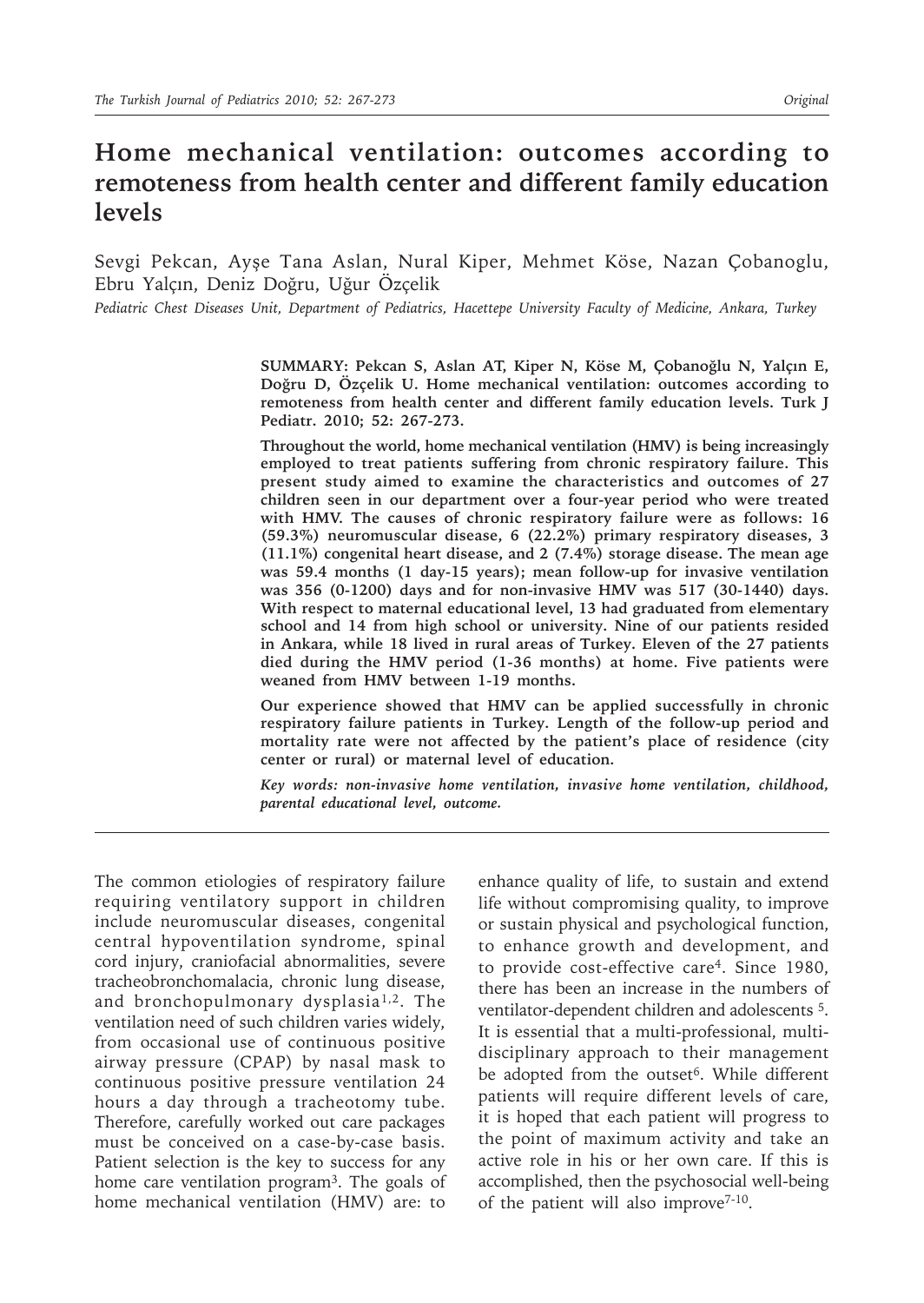The aim of this study was to examine characteristics and outcomes of 27 pediatric patients seen in our institution over a fouryear period who were treated with invasive or non-invasive HMV.

# **Material and Methods**

Between January 2003 and January 2007, 27 children were diagnosed as pulmonary insufficiency in Hacettepe University Pediatric Chest Diseases Unit and were prescribed invasive (14 patients) or non-invasive (13 patients) HMV. All the patients with chronic respiratory failure who received HMV were included in the study.

Chronic respiratory failure implies that there is a chronic, perhaps irreversible, underlying respiratory disorder that causes respiratory insufficiency, resulting in inadequate ventilation or hypoxia. The primary indication for the use of HMV was chronic alveolar hypoventilation with associated respiratory failure indicated by hypoxemia and hypercapnia.

Patients were divided into two categories according to their residence in Ankara or outlying rural areas (minimum of 100 km from the city center). Fourteen patients were using pressure-controlled continuous ventilation, 12 continuous bi-level positive airway pressure (BiPAP) and 1 continuous CPAP.

The patients were thoroughly trained by doctors and respiratory therapists about using the home ventilatory equipment, aspiration, cardiopulmonary resuscitation, tracheostomy tube change, and postural drainage prior to the hospital discharge. A questionnaire evaluating the mother's age, educational level, socioeconomic status, and place of residence was given to all the parents.

We invited our patients for follow-up visits in a 2-3 month period. Those who were unable to attend were contacted by telephone to obtain the relevant information regarding the HMV treatment. Education on the use of equipment was reinforced during each visit. All patients and/or parents were queried regarding any problems with the set-up and control of the ventilator, their adaptation to the usage of the equipment, their preference for staying at home rather than at the hospital, and whether or not they accompanied their parents to places outside the home.

Statistical analysis was performed using SPSS, version 10.0. Mann–Whitney U test was used for statistical analysis. Values of  $p < 0.05$  were accepted as indicating significant differences.

# **Results**

Twenty-seven patients participated in the study (19 male, 8 female; mean age: 59.4 months [1 day-15 years]). The mean follow-up period for patients with invasive mechanical ventilation was 356 (0-1200) days; for those with noninvasive mechanical ventilation the mean follow-up period was 517 (30-1440) days. Three patients had been hospitalized since birth. The other children were admitted after birth (38 days-19 years).

Six of the 14 patients who received invasive mechanical ventilation, the iVent 201 (Versamed) was used in 6, the LTV 900 (Viasys Healthcare) in 5 and the Carat II (Hoffrichter, Schwerin, Germany) in 3 patients. Eight of the 13 patients who received noninvasive mechanical ventilation used the BiPAP Harmony (Resipronic), 2 used the BiPAP Synchrony (Resipronic) and 3 used the Moritz ST (ResMed).

Eight children (61.5%) were on non-invasive mechanical ventilation via nasal mask while 5 (38.5%) used a face mask. Nineteen (70.3%) patients received ventilatory support for 24 hours and 8 (29.7%) were supported only during sleep. Twenty-five (92.6%) children received supplemental oxygen in addition to ventilatory support.

All patients' families were given training about HMV and rehabilitation care before



**Fig. 1.** Outcome of the patients.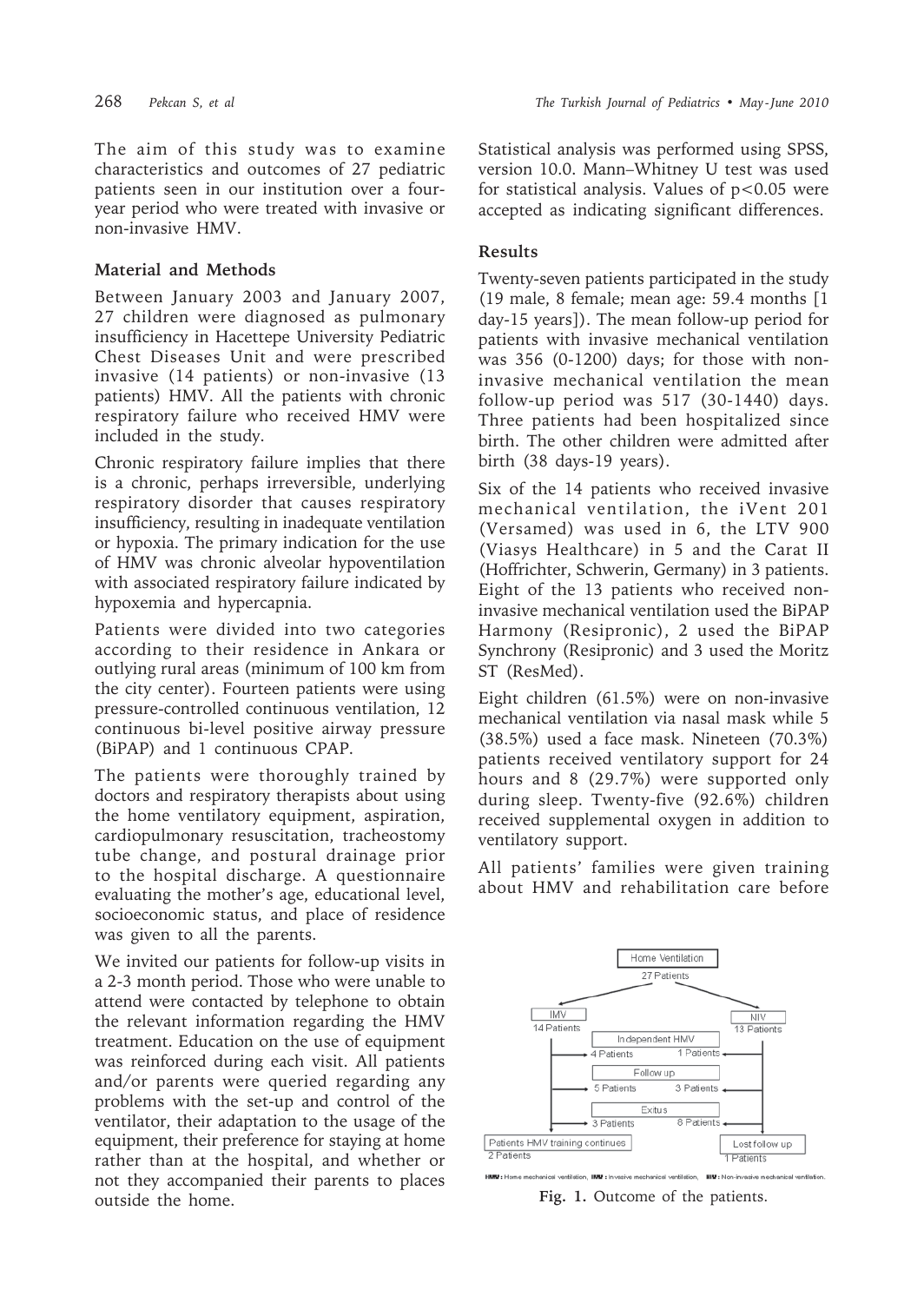| Gender (F/M) |                    |               |                 |             | Duration       | Parents'       |             |
|--------------|--------------------|---------------|-----------------|-------------|----------------|----------------|-------------|
| Residence    | Age at             |               |                 | <b>IMV</b>  | of IMV         | education      |             |
| (Ankara/     | hospitalization    |               | Duration of     | application | application    | level          |             |
| Rural)       | /Age               | Diagnosis     | hospitalization | time        | at home        | Mother/Father  | Outcome     |
|              |                    | Operated CHD  |                 |             |                | Primary        |             |
|              | 2 months/          | (VSD, PH, PS) |                 |             | 510 days       | school/        | Independent |
| F/ Rural     | 54 months          | <b>MMR</b>    | 407 days        | 407 days    |                | High school    | of IMV      |
|              |                    |               |                 |             |                | Primary        |             |
| F /Rural     | 5 months/          |               |                 |             |                | school/        |             |
|              | 48 months          | SMA           | 204 days        | 498 days    | 846 days       | High school    | Follow-up   |
|              |                    |               |                 |             |                | Primary        |             |
|              | 108 months/        | <b>CMD</b>    |                 |             |                | school/        |             |
| F /Rural     | 114 months         | scoliosis     | 50 days         | 48 days     | 180 days       | High school    | Ex          |
|              |                    |               |                 |             |                |                |             |
|              | 45 days/           |               |                 |             |                | Primary school | Follow-up   |
| F /Rural     | 30 months          | SMA           | 23 days         | 13 days     | 660 days       | Primary school |             |
|              | 6 months/          |               |                 |             |                |                |             |
| M/Ankara     | 55 months          | <b>SMA</b>    |                 |             |                | High school/   | Follow-up   |
|              |                    | DE            | 269 days        | 259 days    | 1200 days      | University     |             |
|              |                    |               |                 |             |                |                |             |
|              | 5 months/          |               |                 |             |                | University/    |             |
| M /Rural     | 11 months          | <b>CHN</b>    | 223 days        | 223 days    | 90 days        | University     | Ex          |
|              | 4 months/          |               |                 |             |                | University/    |             |
| M/Rural      | 10 months          | HIE           | 115 days        | 115 days    | 90 days        | University     | Ex          |
|              |                    |               |                 |             |                |                |             |
|              | $1$ day/           | <b>CMD</b>    |                 |             |                | University/    | Independent |
| F/Ankara     | 18 months          | hydrocephalus | 154 days        | 154 days    | 120 days       | University     | of IMV      |
|              |                    | Operated CHD  |                 |             |                |                |             |
|              | 2 days/            | (TOF, PDA,    |                 |             |                | University/    | Independent |
| M/Rural      | 22 months          | ASD, IPV)     | 144 days        | 144 days    | 600 days       | University     | of IMV      |
|              |                    |               |                 |             |                | Primary        |             |
|              | 10 months/         |               |                 |             |                | school/        | Follow-up   |
| M/Rural      | 22 months          | <b>SMA</b>    | 70 days         | 76 days     | 280 days       | University     |             |
|              |                    |               |                 |             |                |                | Training    |
|              |                    |               |                 |             |                |                | about       |
|              | 24 months/         |               |                 |             |                | High school/   | HMV was     |
| M/Ankara     | 32 months          | MD            | 240 days        | 240 days    |                | University     | continuing  |
|              | 54 months/         |               |                 |             |                | University/    | Follow-up   |
| M/Ankara     | 69 months          | <b>CMD</b>    | 85 days         |             | 380 days       | University     |             |
|              |                    | Operated CHD  |                 |             |                |                |             |
|              | $2 \text{ days} /$ | (TAPVR)       |                 |             |                | University/    | Independent |
| M/Rural      | 16 months          | chylothorax   | 96 days         | 20 days     | 30 days        | University     | of IMV      |
|              |                    |               |                 |             |                |                | Training    |
|              |                    |               |                 |             |                | Primary        | about       |
| F/Rural      | 38 days/           |               |                 |             |                | school/        | HMV was     |
|              | 5 months           | MD            | 120 days        | 119 days    | $\overline{a}$ |                |             |
|              |                    |               |                 |             |                | Primary school | continuing  |

#### Table I. Characteristics of Patients Administered Invasive Mechanical Ventilation

**ASD:** Atrial septal defect. **CHD:** Congenital heart disease. **CHN:** Congenital hypo-myelinization neuropathy. **CMD:** Congenital muscular dystrophy. **DE:** Diaphragm eventration. **Ex:** Exitus. **HIE:** Hypoxic-ischemic encephalopathy. **IMV:** Invasive mechanical ventilation. **IPV:** Imperforate pulmonary valve. **MD:** Mitochondrial disease. **MMR:** Mental motor retardation. **PDA:** Patent ductus arteriosus. **PH:** Pulmonary hypertension. **PS:** Pulmonary stenosis. **SMA:** Spinal muscular atrophy. **TAPVR:** Total anomalous pulmonary venous return. **TOF:** Tetralogy of Fallot. **VSD:** Ventricular septal defect. **M:** Male. **F:** Female.

discharge. The teams and departments involved in the follow-up of the patients included Pediatric Chest Diseases, Ear-Nose-Throat, Pediatric Cardiology, Physiotherapy, and the departments related with the primary illnesses. The causes of chronic respiratory failure were as follows: 16 (59.3%) neuromuscular disease,

6 (22.2%) primary respiratory diseases, 3 (11.1%) congenital heart disease, and 2 (7.4%) storage disease. Tables I and II present the diagnoses, age at hospital discharge, length of follow–up, outcome, family educational level, and place of residence. There were no lifethreatening complications. Problems related to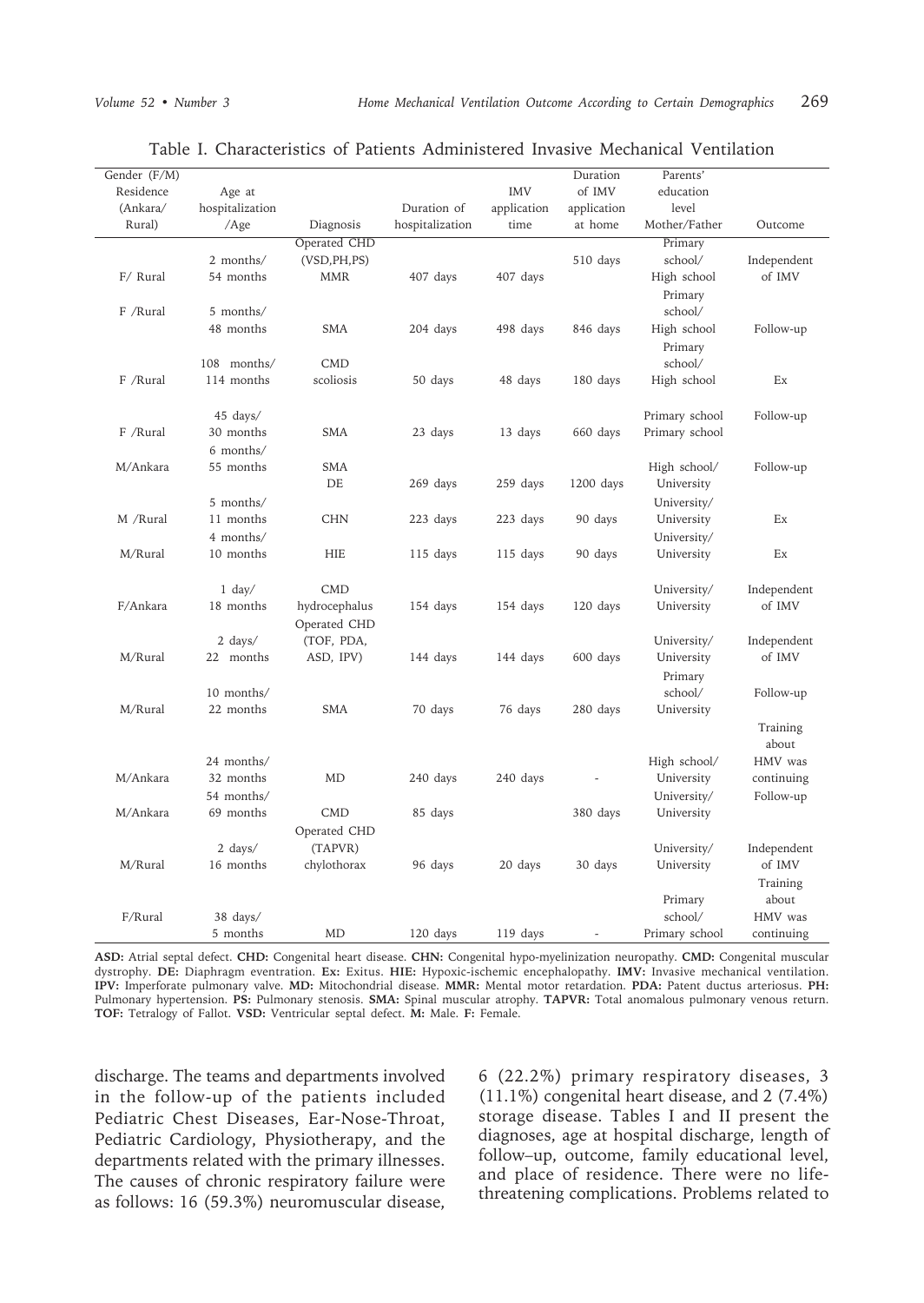| Gender (F/M)<br>Residence<br>(Ankara/<br>Rural) | Diagnoses                                                      | <b>NIV</b><br>application<br>age   | Duration of NIV<br>at home | Parents'<br>education level<br>Mother/<br>Father | Outcome                      |
|-------------------------------------------------|----------------------------------------------------------------|------------------------------------|----------------------------|--------------------------------------------------|------------------------------|
| F/<br>Rural                                     | Morquio S<br><b>OSAS</b><br>TI                                 | 144 months                         | 12 months                  | University/<br>University                        | Exitus                       |
| M/<br>Rural                                     | COPD                                                           | 60 months                          | 6 months                   | Primary school/<br>High school                   | Lost to follow-up            |
| M<br>Ankara                                     | <b>DMD</b><br><b>VUR</b><br>HT                                 | 85 months                          | 32 months<br>3 hours/day   | University/<br>High school                       | Follow-up                    |
| M/<br>Rural                                     | <b>OSAS</b>                                                    | 120 months<br>before<br>72 days MV | 48 months                  | University/<br>Primary school                    | Follow-up                    |
| M/<br>Rural                                     | Hurler S<br>PH<br><b>MS</b>                                    | 180 months                         | 1 month                    | Primary school/<br>High school                   | Exitus                       |
| M/<br>Ankara                                    | <b>DMD</b><br>scoliosis                                        | 144 months                         | 9 months                   | University/<br>University                        | Exitus                       |
| F/<br>Rural                                     | Encephalitis<br>COPD<br>scoliosis                              | 141 months                         | 36 months                  | Primary school/<br>High school                   | Exitus                       |
| M/<br>Rural                                     | Cystic fibrosis<br>Pectus<br>carinatum                         | 228 months                         | 12 months                  | Primary school/<br>High school                   | Exitus                       |
| M/<br>Rural                                     | ILD                                                            | 162 month                          | 9 months                   | Primary school/<br>High school                   | Exitus                       |
| F/<br>Ankara                                    | <b>SMA</b><br>Scoliosis<br><b>OSAS</b><br><b>GERD</b>          | 180 months                         | 21 months                  | Primary school/<br>High school                   | Follow-up                    |
| M/<br>Ankara                                    | Pycno-<br>dysostosis<br>Head injury                            | 84 months                          | 9 months                   | University/<br>High school                       | Exitus                       |
| M/<br>Ankara                                    | Laryngeal<br>dyskinesia<br>Micrognathia<br>dolicho-<br>cephaly | 3 months                           | 16 months                  | University/<br>University                        | Independent of<br><b>IMV</b> |
| M/<br>Rural                                     | $SCID + BMT$<br>BO                                             | 57 months                          | 13 months                  | Primary school/<br>Primary school                | Exitus                       |

**Table II.** Characteristics of Patients Administered Non-Invasive Mechanical Ventilation

**BMT:** Bone morrow transplantation. **BO:** Bronchiolitis obliterans. **COPD:** Chronic obstructive pulmonary disease. **DMD:** Duchenne muscular dystrophy. **GERD:** Gastroesophageal reflux disease. **HT:** Hypertension. **ILD:** Interstitial lung disease. **MS:** Mitral stenosis. **NIV:** Non-invasive mechanical ventilation. **OSAS:** Obstructive sleep apnea syndrome. **PH:** Pulmonary hypertension. **S:** Syndrome. **SCID:**  Severe combined immune deficiency. **SMA:** Spinal muscular atrophy. **VUR:** Vesicoureteral reflux. **TI:** Tricuspid insufficiency. **F:** Female. **M:** Male.

ventilator equipment were seen rarely. Dermal laceration on the nasal bridge was seen in 2 patients. Oxygen concentrator failure was seen in 3 patients. Four of the 27 patients with tracheostomy reported accidental decannulation at home.

Eleven (40.7%) of the 27 patients died during the HMV period (1-36 months) at home.

Figure 1 shows the patient outcomes. Death occurred within the first 7.5 months (1-36 months) following discharge. While 7 patients died at home, the other 4 patients died in the hospital. Diagnoses of the patients who died during the follow-up were neuromuscular disease (n: 6), pulmonary disease (n: 3) and storage disease (n: 2).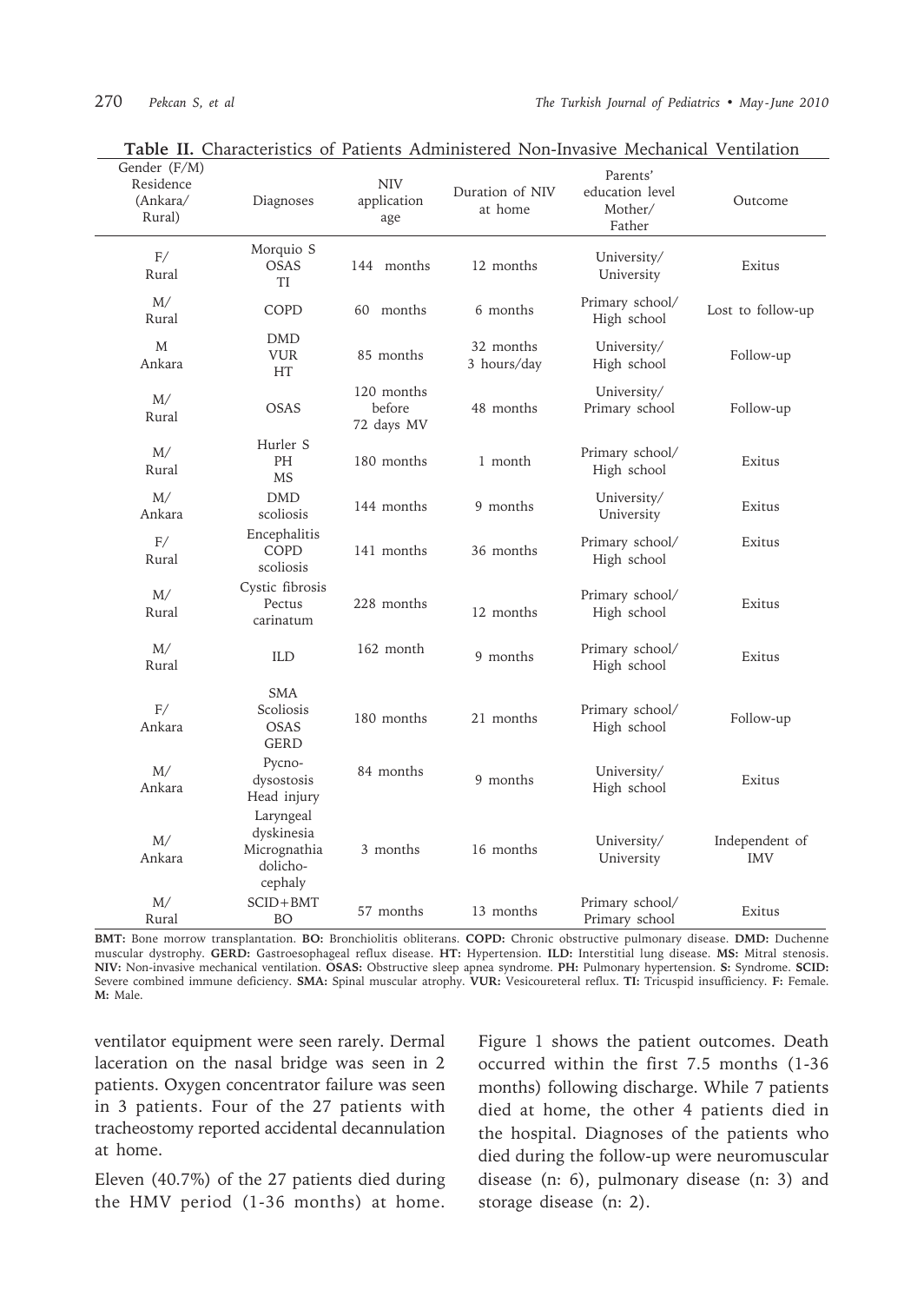|                         | Ankara<br>n: 9 | Rural areas<br>n: 18 |          |
|-------------------------|----------------|----------------------|----------|
| Follow-up period (days) | 10-1200        | 10-1440              | p > 0.05 |
| Exitus                  |                |                      | p > 0.05 |

**Table III.** Comparison of the Follow-up and Exitus According to the Place of Residence of the Patients

At the end of the study period, 11 children remained ventilator-dependent. Five patients were ventilator-independent between 1-19 months, and their primary illnesses were congenital heart disease (n: 3), congenital muscular dystrophy (n: 1) and dyskinesia with micrognathia (n: 1).

With respect to maternal educational level, 13 (44.4%) mothers had graduated from elementary school, while 14 (55.5%) had graduated from high school or university. Nine (33%) patients resided in Ankara (location of hospital), while 18 (67%) resided in rural areas and/or suburban towns. There were no significant differences in the follow-up period or mortality rate according to maternal educational level or distance from our center (p>0.05) (Tables III, IV).

According to the results of the questionnaire, none of the mothers experienced any difficulties with the set-up or control of the ventilator equipment after receiving instruction and training in the hospital. All of the mothers reported their preference to remain at home rather than in the hospital. Nineteen families mentioned that the patients had accompanied them for all social activities outside the home, while eight families never took their patients outside the home due to the infection risks.

## **Discussion**

Home mechanical ventilation for patients with chronic respiratory failure is an important, growing and successful technique for reducing morbidity and mortality, especially in those with chest wall and neuromuscular disease. HMV should be considered only when it is

practical to provide the level of support required to meet the needs of the child and their family in the home<sup>11</sup>. The number of children dependent on long-term ventilatory assistance in Turkey, a developing country, is growing. Our experience has shown that in patients with chronic respiratory failure who come from different parts of the country and from families with varying education levels, both invasive and non-invasive mechanical ventilation can be applied successfully. The estimated prevalence of HMV was 6.6 per 100,000 people in the 16 European countries surveyed<sup>3</sup>. Home ventilator usage is very rare in childhood in our country, and there is currently very little experience in this regard. As the usage increases, more data and experience can be gained.

There are many benefits of home ventilation over continued ventilatory support in the hospital, including: reduction in the risk of nosocomial infection or in the development of antibiotic resistance; the opportunity to provide consistency in the caretakers, avoiding rotating teams or shifts of hospital personnel; the ability to match the level of ventilatory support with the usual activities of daily living; and the premise of a more familiar and relaxed environment with an improved quality of life 2,12,13.

Permanent location and residence of nine of our patients (one-third of the study group) was the city center (Ankara), while 18 of the patients resided in rural areas and/or suburban towns. Despite the disadvantages of rural habitation, HMV application was still successful. There were no significant differences in mortality rate or the follow-up period according to the

**Table IV.** Comparison of the Follow-up and Exitus According to the Mother's Education Level

|                        | Mother's education | Mother's education |          |
|------------------------|--------------------|--------------------|----------|
|                        | Primary school     | High school        |          |
|                        | n: 13              | n: 14              |          |
| Follow-up period (day) | 10-1200            | $10 - 1440$        | p > 0.05 |
| Exitus                 |                    |                    | p > 0.05 |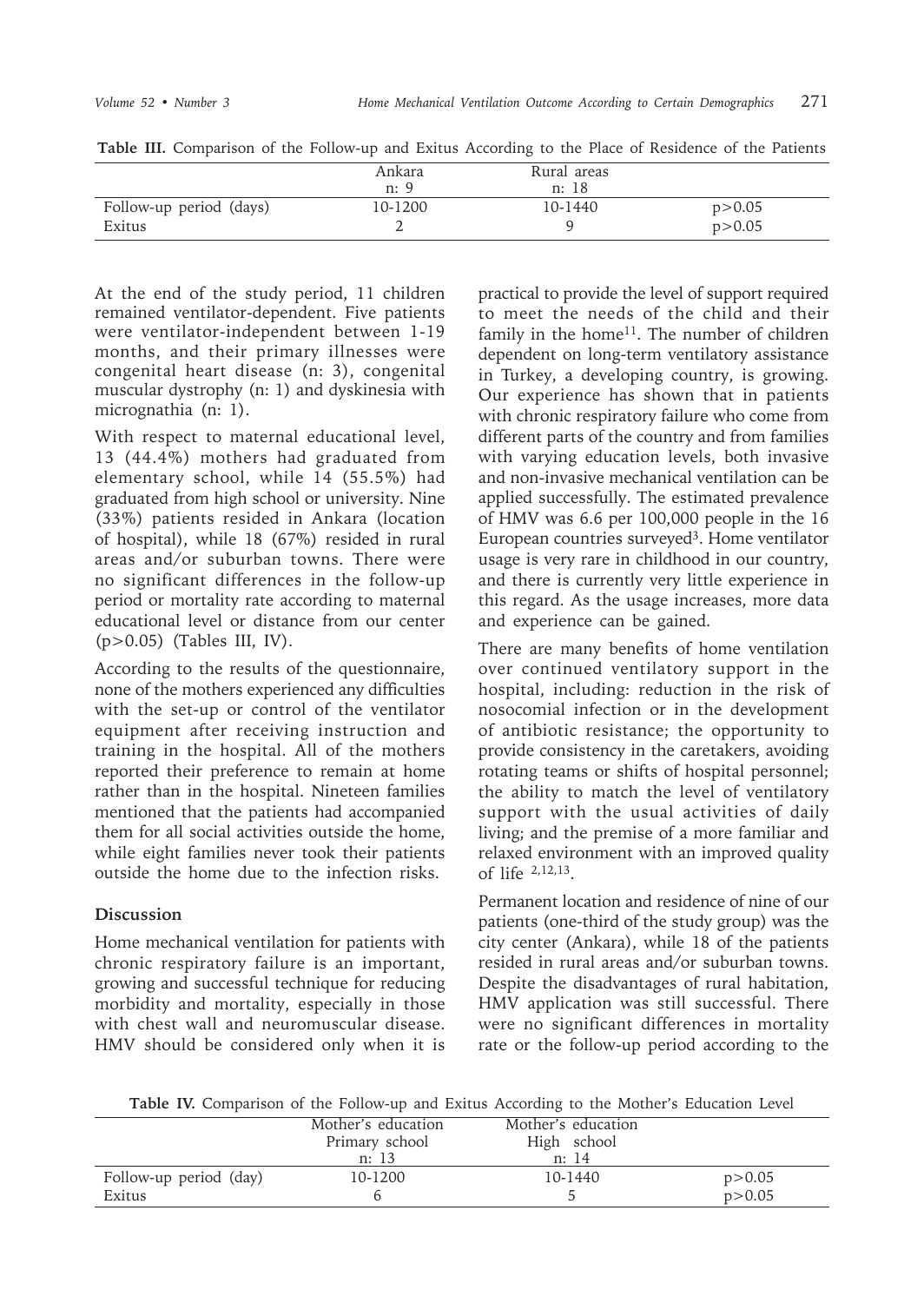## patient's place of residence.

We also surveyed the maternal educational level, since the mothers generally assume the real responsibility of the patient's care. The majority of the parents had completed primary school. Despite the low educational level of the mothers, they reported no difficulties with equipment applications or practice. There were no significant differences in mortality rate or the follow-up period according to the maternal educational level.

The most common underlying disease necessitating HMV in our cohort was neuromuscular disease (59.3%), and this is in accordance with previous literature<sup>13-17</sup>. The prognosis of long-term ventilation is probably related more to the underlying condition than to the mechanical ventilation<sup>1</sup>. Furthermore, mortality is also higher in patients with neurological diseases. In the present study, the mortality rate was 54%.

During the follow-up, five patients became completely ventilator-independent. The underlying disease in three of them was congenital cardiac disease. Need of ventilator was related to phrenic nerve injury during the surgical operation.

Discharge of the ventilator-dependent child requires a multidisciplinary approach and should be coordinated by one person responsible for liaising with all disciplines. Various teams and departments also contributed to and participated in our study. The departments involved in the patient follow-up included Pediatric Chest Disease, Ear-Nose-Throat, Cardiology, Physiotherapy, and any departments related with the primary disease<sup>10</sup>.

Many other reports support the concept that home care is less expensive than hospital care18. Home care as an alternative to hospital care reduces costs by a reported 50-95%19. One home ventilator costs nearly 6,000 USD. Daily care in our hospital's intensive care unit is approximately 300 USD. The price of 20 days' care in our hospital approximately equals the cost of the home ventilator. The mean follow-up period was 163 days with HMV, which shows the benefit of HMV for our country's economy. In addition, the used device can be returned to the relevant social security system following death or when no

### longer needed.

Both invasive and non-invasive HMV enhanced the social life of the patients and facilitated their participation in outdoor life, benefitting both the patient and the family. Living at home rather than in the hospital improved the family's general level of happiness, psychology and well-being13,20-23. Quality of life is defined differently among patients and families. However, most families expressed satisfaction with an improved quality of life with home ventilation. A questionnaire evaluating life quality was not applied to the patient or the family, and this may be considered a limitation of the present study.

There were some social problems in the follow-up of these patients and their families. Currently, there are no professional home care nurses or respiratory therapists in Turkey. In the other countries like the United States and/or United Kingdom, nursing support is provided for the patients who use home ventilation, and special care facilities out of hospital are provided for the patients who can not be cared for at home for social reasons $24$ . Oktem et al.<sup>25</sup>, who studied 34 patients receiving ventilatory support at home, reported results similar to ours.

In conclusion, our experience has shown that HMV can be applied successfully in Turkey even when families reside in areas remote from the health care institution or when the educational level of the caregivers is low. We conclude that HMV in the pediatric age group plays an important role in developing countries and Turkey. Additionally, in view of its cost-effectiveness and easy application by parents with varying levels of education, it can be safely used in rural areas remote from the health center.

#### **REFERENCES**

- 1. Lloyd-Owen SJ, Donaldson GC, Ambrosino N, et al. Patterns of home mechanical ventilation use in Europe: results from the Eurovent survey. Eur Respir J 2005; 25: 1025-1031.
- 2. Srinivasan S, Doty SM, White TR, et al. Frequency, causes, and outcome of home ventilator failure. Chest 1998; 114: 363-367.
- 3. Tobin MJ. Advances in mechanical ventilation. N Engl J Med 2001; 344: 1986-1996.
- 4. Simonds AK. Home ventilation. Eur Respir J 2003; 47: 38s-46s.